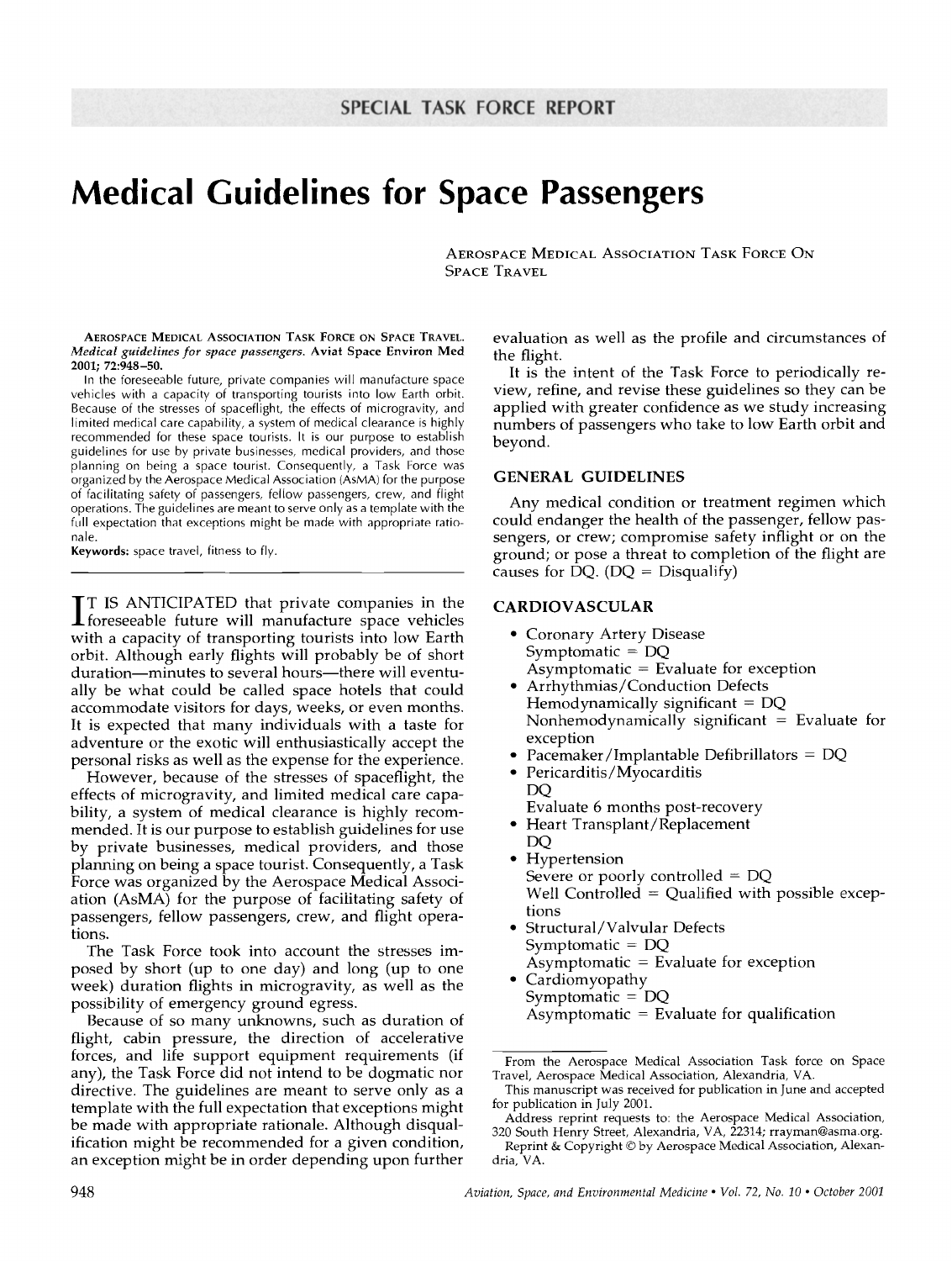## NEUROLOGICAL

- 9 Multiple Sclerosis Active = DQ Exceptions could be made depending on condition and neurologic deficit
- Parkinson's and Other Movement Disorders DQ

Exceptions could be made depending upon degree and extent of impairment

9 Cerebral Vascular Disease/Malformations/Aneurysms

DO

Evaluate for neurological dysfunction and musculoskeletal disability

- Seizure Disorder
- DQ, unless there is a reasonable seizure-free period • Dementia

DQ

- Evaluate for possible exception depending upon cognitive impairment related to organic disease
- **Headaches** DQ if frequent, severe, or incapacitating (particularly migraine)
- Syncope or Other Disturbance of Consciousness DQ if recent or unexplained
- 9 Intracerebral Neoplasm DQ
	- ~;Requires evaluation for exception
- 9 Fixed Neurological Deficit From Any Cause DQ

Requires evaluation for exception

## OPHTHALMOLOGICAL

- Visual Acuity DQ if legally blind
- Narrow Angle Glaucoma DQ
- Any Acute Condition DQ if causing pain, discomfort, or interference with ability to see

#### **EAR/NOSE/THROAT**

- 9 Any Acute Disease
- DQ if causing pain or discomfort Meniere's and other vertiginous conditions DQ

Exceptions could be made if treated and there is reasonable vertiginous-free period

## **ORTHOPEDIC**

- 9 Musculoskeletal Integrity (e.g. amputations, malformations, arthritides, use of appliances) DQ if structural and functional integrity preclude capability of emergency ground egress and use of life support systems
- Osteoporosis DQ if severe
- 9 Acute Injury or Pain DQ until asymptomatic Evaluate for exception

#### **GENITOURINARY**

- Calculi
	- DQ if symptomatic
	- 9 Chronic Renal Failure/Renal Insufficiency DQ

Evaluate for possible exception depending upon level of insufficiency

• Pregnancy

DQ

Evaluate for qualification 6 weeks postpartum (including loss or termination of known pregnancy for any reason)

- **Dysmenorrhea** DQ if there is significant functional impairment
- Acute Infection or Urinary Tract Obstruction DQ

## **DERMATOLOGY**

9 DQ for any severe skin disease such as psoriasis, chronic pruritus, skin tumors that may interfere with use of life support equipment

#### **PSYCHIATRY**

9 Any Psychotic Episode DO<sub>.</sub>

Exceptions could be made for those with a reversible cause

- 9 Bipolar Disease DQ
- Suicide Attempt/Gesture DQ
- Evaluate for possible exception
- Substance Abuse/Dependence DQ if ongoing For history of, evaluate for possible exception
- Miscellaneous Conditions Such Phobias, Anxiety, Panic Attacks, Depression Evaluate for possible exception depending upon history of stability

DQ individual with claustrophobia with no immediate means of relieving apprehension from confinement

## **ONCOLOGY**

• Cancer DQ for any active or treated cancer which interferes with function of any organ system or has the potential for incapacitation. Evaluate for possible exceptions

## **GASTROINTESTINAL**

- 9 Peptic Ulcer Disease Symptomatic  $=$  DQ  $Asymptomatic = Evaluate for exception$
- 9 Inflammatory Bowel Disease Symptomatic = DQ  $Asymptomatic = Evaluate for exception$